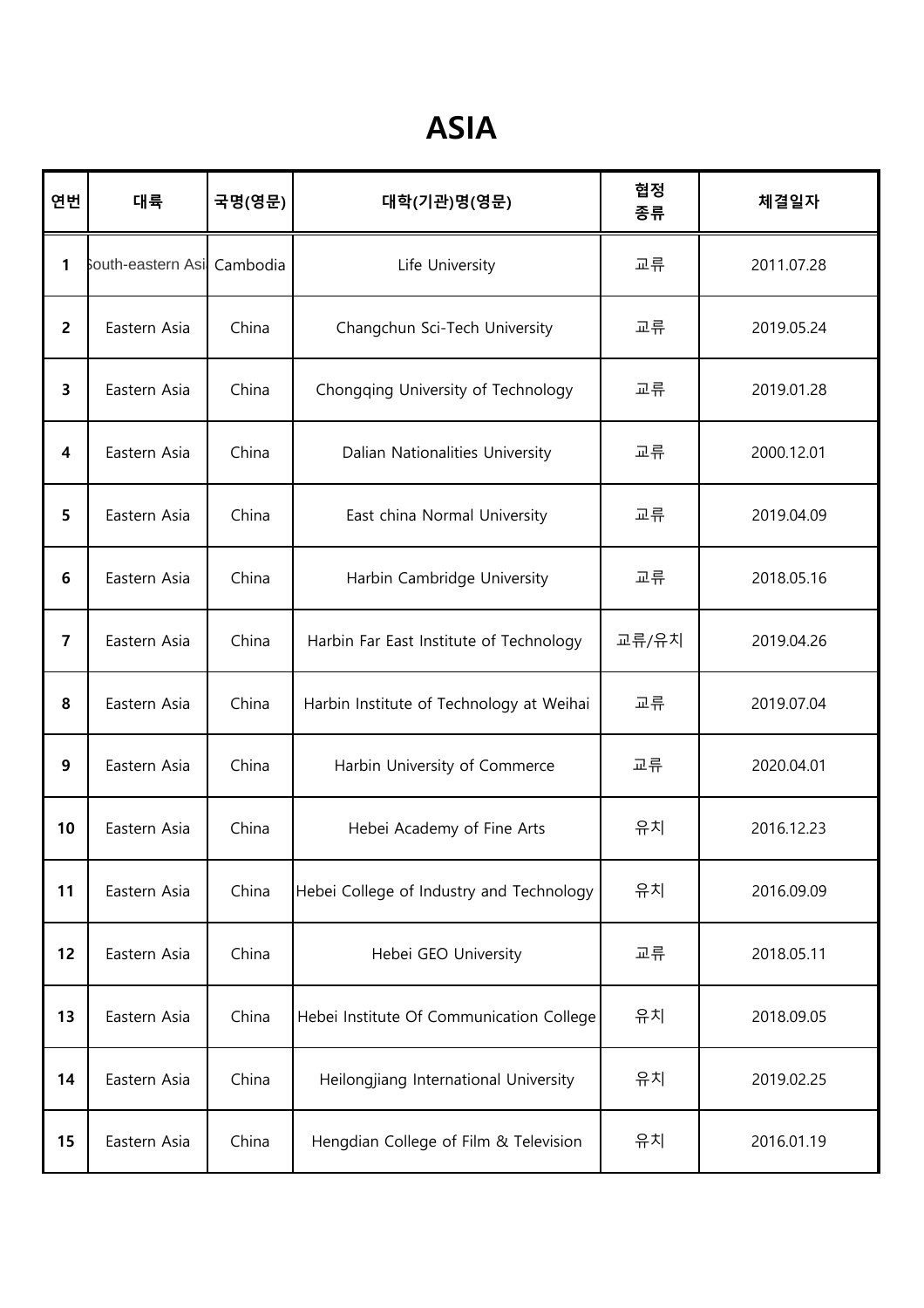| 16 | Eastern Asia | China | Hohai University                                                                        | 유치    | 2016.11             |
|----|--------------|-------|-----------------------------------------------------------------------------------------|-------|---------------------|
| 17 | Eastern Asia | China | Huanggang Normal University                                                             | 유치    | 2016.04.21          |
| 18 | Eastern Asia | China | Hunan Normal University                                                                 | 교류    | 2018.09.05          |
| 19 | Eastern Asia | China | Jiangsu College of Finance & Accounting                                                 | 유치    | 2018.01.16          |
| 20 | Eastern Asia | China | Jilin International Studies University                                                  | 교류/유치 | 2019.01.17          |
| 21 | Eastern Asia | China | Lianyungang branch of Jiangsu Lianhe<br>Technical Institute<br>of Finance and Fconomics | 유치    | 2018.07.31          |
| 22 | Eastern Asia | China | Linyi Vocational College                                                                | 유치    | 2019.04.17          |
| 23 | Eastern Asia | China | Lishui University                                                                       | 유치    | 2017.05~2022.05(5년) |
| 24 | Eastern Asia | China | Minzu University of China                                                               | 교류    | 1998.11.09          |
| 25 | Eastern Asia | China | Nanchang Institute Of Technology                                                        | 교류    | 2018.07.18          |
| 26 | Eastern Asia | China | Nanjing Insititute of Visual Arts                                                       | 유치    | 2019.12.26          |
| 27 | Eastern Asia | China | University of Information Science and Tech                                              | 교류    | 2016.12.09          |
| 28 | Eastern Asia | China | anjing Zhonghua Secondary Vocational Scho                                               | 유치    | 2018.09.21          |
| 29 | Eastern Asia | China | Northeast Normal University, College of<br>Humanities & Sciences                        | 교류    | 2010.01.26          |
| 30 | Eastern Asia | China | Rizhao Polytechnic                                                                      | 유치    | 2017.07             |
| 31 | Eastern Asia | China | RONGZHI COLLEGE OF CHONGQIN<br>TECHNOGY AND BUSINESS UNIVERSITY                         | 유치    | 2018.03.27          |
| 32 | Eastern Asia | China | Sias University                                                                         | 교류    | 2019.07.23          |
| 33 | Eastern Asia | China | Wenhua College                                                                          | 유치    | 2018.11.05          |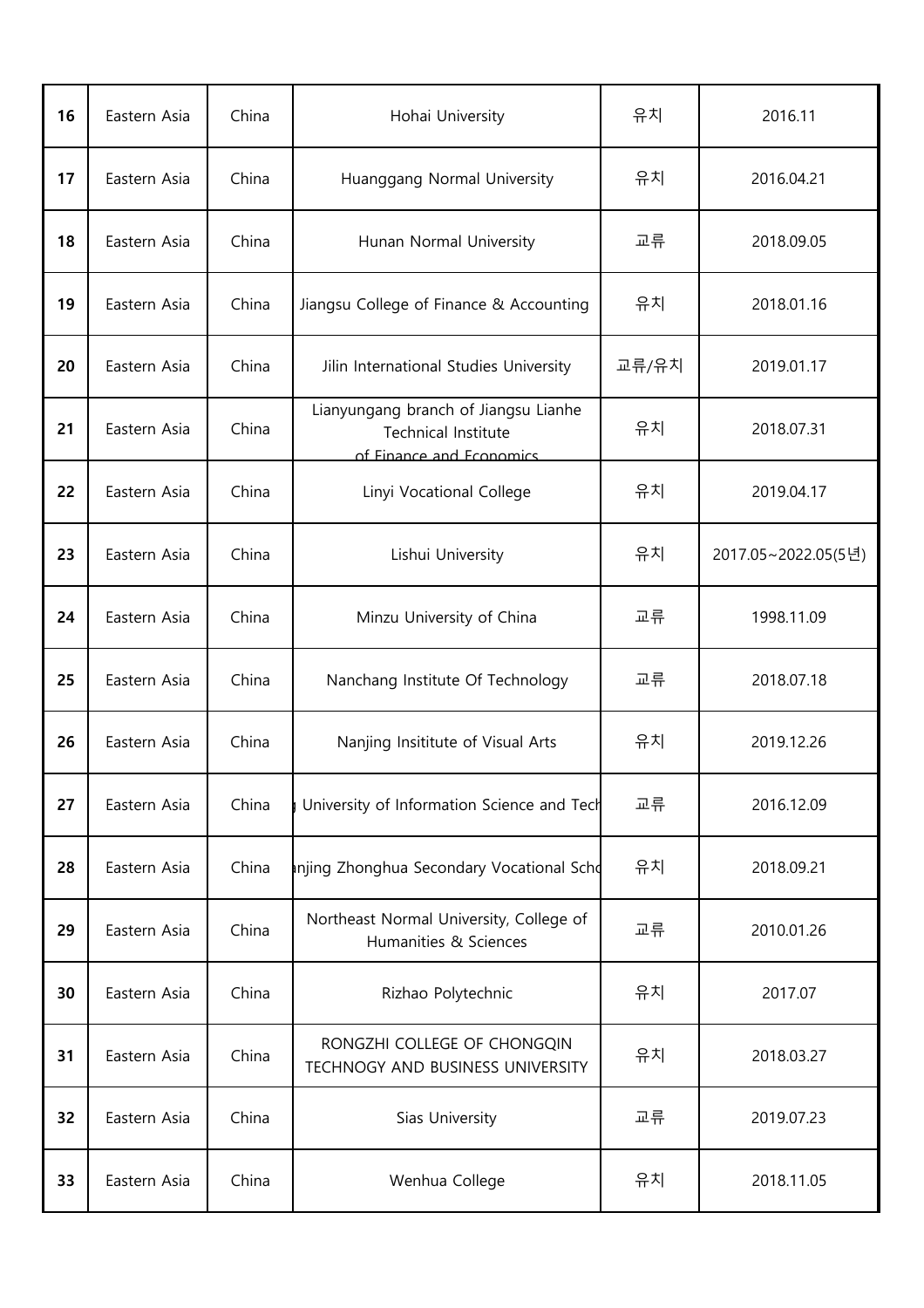| 34 | Eastern Asia | China | Wuchang Shouyi University                | 교류 | 2018.01.18                       |
|----|--------------|-------|------------------------------------------|----|----------------------------------|
| 35 | Eastern Asia | China | Wuhan College of Media Communications    | 교류 | 2018.01.18                       |
| 36 | Eastern Asia | China | Wuhan Donghu University                  | 유치 | 2018.03.07                       |
| 37 | Eastern Asia | China | Wuhan Technology and Business University | 교류 | 2018.01.23                       |
| 38 | Eastern Asia | China | YuZhang Normal University                | 유치 | 2019.01.08                       |
| 39 | Eastern Asia | China | Zhengzhou Normal University              | 교류 | 2019.05.24                       |
| 40 | Eastern Asia | China | Zhongshan University                     | 교류 | 2005.06.17                       |
| 41 | Eastern Asia | China | Zhongshan Vocational College             | 유치 | 2006.09.18                       |
| 42 | Eastern Asia | China | 북경대학 여성·가족생활연구소                          | 교류 | 2004.10.18                       |
| 43 | Eastern Asia | China | 북경대학 한국학연구중심                             | 교류 | 1999.10.13(기본)<br>2001.08.27(세부) |
| 44 | Eastern Asia | China | Anhui Polytechnic University             | 교류 | 2018.05.17                       |
| 45 | Eastern Asia | China | Anhui University                         | 교류 | 1998.03.24                       |
| 46 | Eastern Asia | China | Anhui Xinhua University                  | 유치 | 2018.06.12                       |
| 47 | Eastern Asia | China | Baoding Preschool Teachers College       | 유치 | 2017.07.06                       |
| 48 | Eastern Asia | China | Baoji University of Arts and Sciences    | 유치 | 2017.11.01                       |
| 49 |              |       | Beijing College of Social Administration | 유치 | 2013.08.18                       |
|    | Eastern Asia | China |                                          |    |                                  |
| 50 | Eastern Asia | China | Beijing Institute of Performing Arts     | 유치 | 2017.02.28.                      |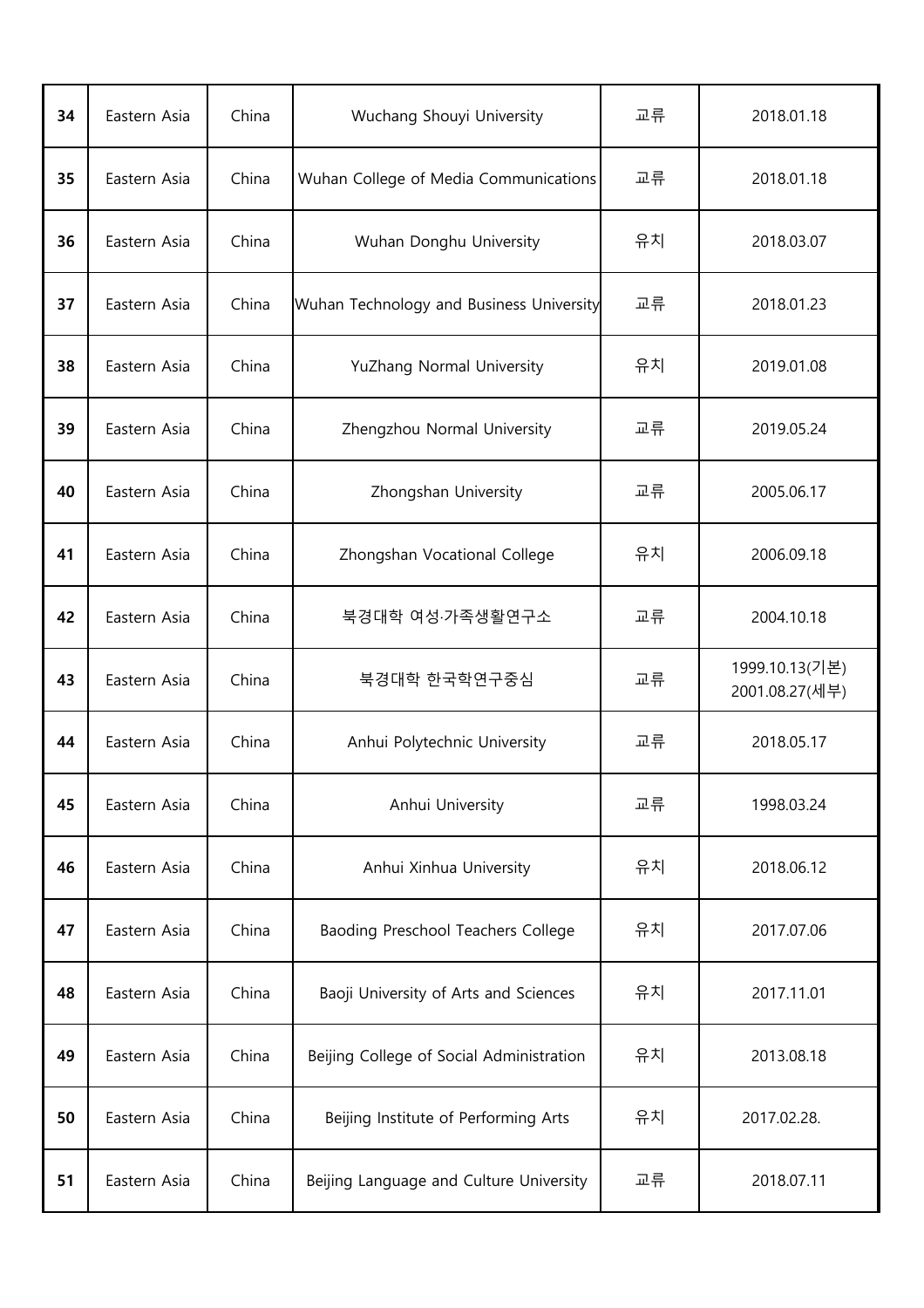| 52 | Eastern Asia | China | Changzhou College of Information<br>Technology                                                                                            | 유치 | 2006.09.20                             |
|----|--------------|-------|-------------------------------------------------------------------------------------------------------------------------------------------|----|----------------------------------------|
| 53 | Eastern Asia | China | ongging Electromechanical Vocational Instit                                                                                               | 유치 | 2018.01.22<br>2019.01.07(세부)           |
| 54 | Eastern Asia | China | Chongqing Institute of Engineering                                                                                                        | 교류 | 2018.01.22                             |
| 55 | Eastern Asia | China | Chongqing jiaotong university                                                                                                             | 교류 | 2019.05.09                             |
| 56 | Eastern Asia | China | ChongQing College of International<br>Business and Economics(ChongQing<br>Normal University Foreign Trade and<br><b>Business College)</b> | 교류 | 기본 : 2018.05.16<br>세부 : 2018.08.01     |
| 57 | Eastern Asia | China | Chongqing Vocational College of art and<br>Engineering                                                                                    | 유치 | 2018.03.27<br>(갱신:2021.04.21)          |
| 58 | Eastern Asia | China | Chongqing Vocational College of Public<br>Transportation                                                                                  | 유치 | 2018.01.22                             |
| 59 | Eastern Asia | China | Dalian University of Foreign Languages                                                                                                    | 교류 | 2000.10.23                             |
| 60 | Eastern Asia | China | Dalian University of Technology                                                                                                           | 교류 | 2001.05.11                             |
| 61 | Eastern Asia | China | Dongchang College of Liaocheng<br>University                                                                                              | 유치 | 2006.09.29                             |
| 62 | Eastern Asia | China | East China University of Science &<br>Technology                                                                                          | 교류 | 2006.06.18                             |
| 63 | Eastern Asia | China | Guizhou University                                                                                                                        | 교류 | 2009.05.14                             |
| 64 | Eastern Asia | China | Harbin Normal University                                                                                                                  | 교류 | 1995.12.10                             |
| 65 | Eastern Asia | China | Heilongjiang University                                                                                                                   | 교류 | 2014.10.20 umbrella<br>2015.06.08 교환학생 |
| 66 | Eastern Asia | China | Henan University of Economics and Law                                                                                                     | 교류 | 2000.12.07                             |
| 67 | Eastern Asia | China | Institute of Medicinal Biotechnology,<br>Chinese Academy of Medical Sciences                                                              | 교류 | 1994.12.09                             |
| 68 | Eastern Asia | China | Jianghai Polytechnic College                                                                                                              | 유치 | 2006.09.19                             |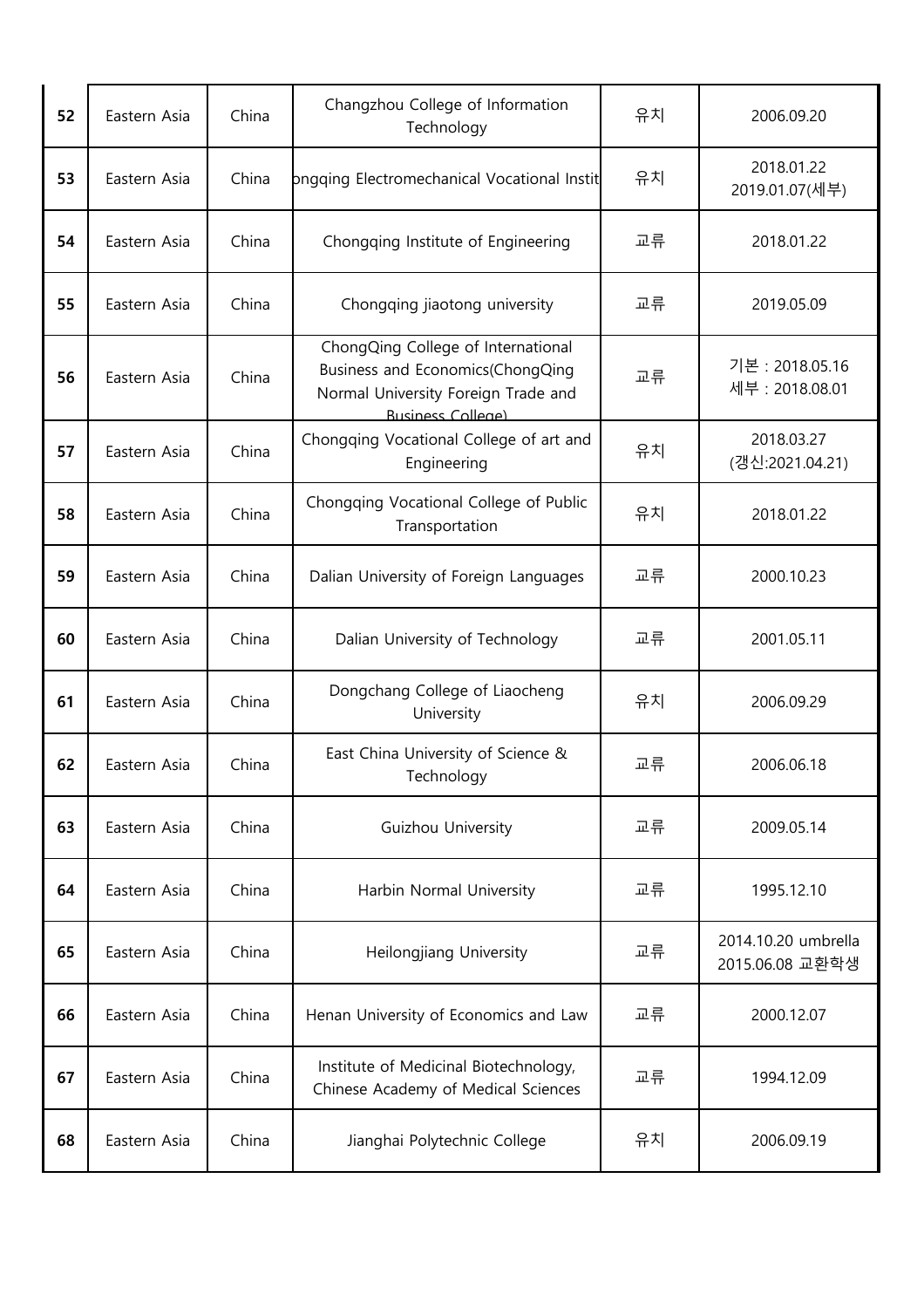| 69 | Eastern Asia | China | Jiaxing University                                                     | 교류    | 2006.09.21                                             |
|----|--------------|-------|------------------------------------------------------------------------|-------|--------------------------------------------------------|
| 70 | Eastern Asia | China | Jiaxing University (pinghu campus)                                     | 유치    | 2018.04.27~자동연장                                        |
| 71 | Eastern Asia | China | Jilin Animation Institute                                              | 교류    | 2017.05.25                                             |
| 72 | Eastern Asia | China | Chengdu jincheng college(개명)<br>Jincheng College of Sichuan University | 교류/유치 | 2021.06.01                                             |
| 73 | Eastern Asia | China | Jining University                                                      | 교류    | 2015.05.21                                             |
| 74 | Eastern Asia | China | Liaocheng University                                                   | 교류    | 2006.10.12 학생교류세칙<br>2006.11.07 협정서                    |
| 75 | Eastern Asia | China | Liaoning Province Chinese Medicine<br>Research Institute               | 교류    | 1991.08.10                                             |
| 76 | Eastern Asia | China | Ludong University                                                      | 교류    | 2015.05.29 자매결연<br>2015.12.29 학생교류<br>2016.12.12 상학원교류 |
| 77 | Eastern Asia | China | Mudan Jiang Normal University                                          | 교류    | 2012.02.02                                             |
| 78 | Eastern Asia | China | Nanjing University                                                     | 교류    | 기본 : 2004.07.13<br>세부: 2004.07.15                      |
| 79 | Eastern Asia | China | Nankai University                                                      | 교류    | 2004.09.20                                             |
| 80 | Eastern Asia | China | Northeastern University                                                | 교류    | 1993.06.29                                             |
| 81 | Eastern Asia | China | Qingdao University of Science &<br>Technology                          | 교류    | 2007.04.01                                             |
| 82 | Eastern Asia | China | Renmin University of China; People's<br>University of China            | 교류    | 1996.04.05                                             |
| 83 | Eastern Asia | China | Shandong Business Institute                                            | 유치    | 2018.03.13                                             |
| 84 | Eastern Asia | China | Shandong College of Economics and<br><b>Business</b>                   | 유치    | 2018.01.10                                             |
| 85 | Eastern Asia | China | handong Drug and Food Vocational College                               | 유치    | 2019.01.08                                             |
| 86 | Eastern Asia | China | Shandong Foreign Languages Vocational<br>College                       | 유치    | 2018.06.27                                             |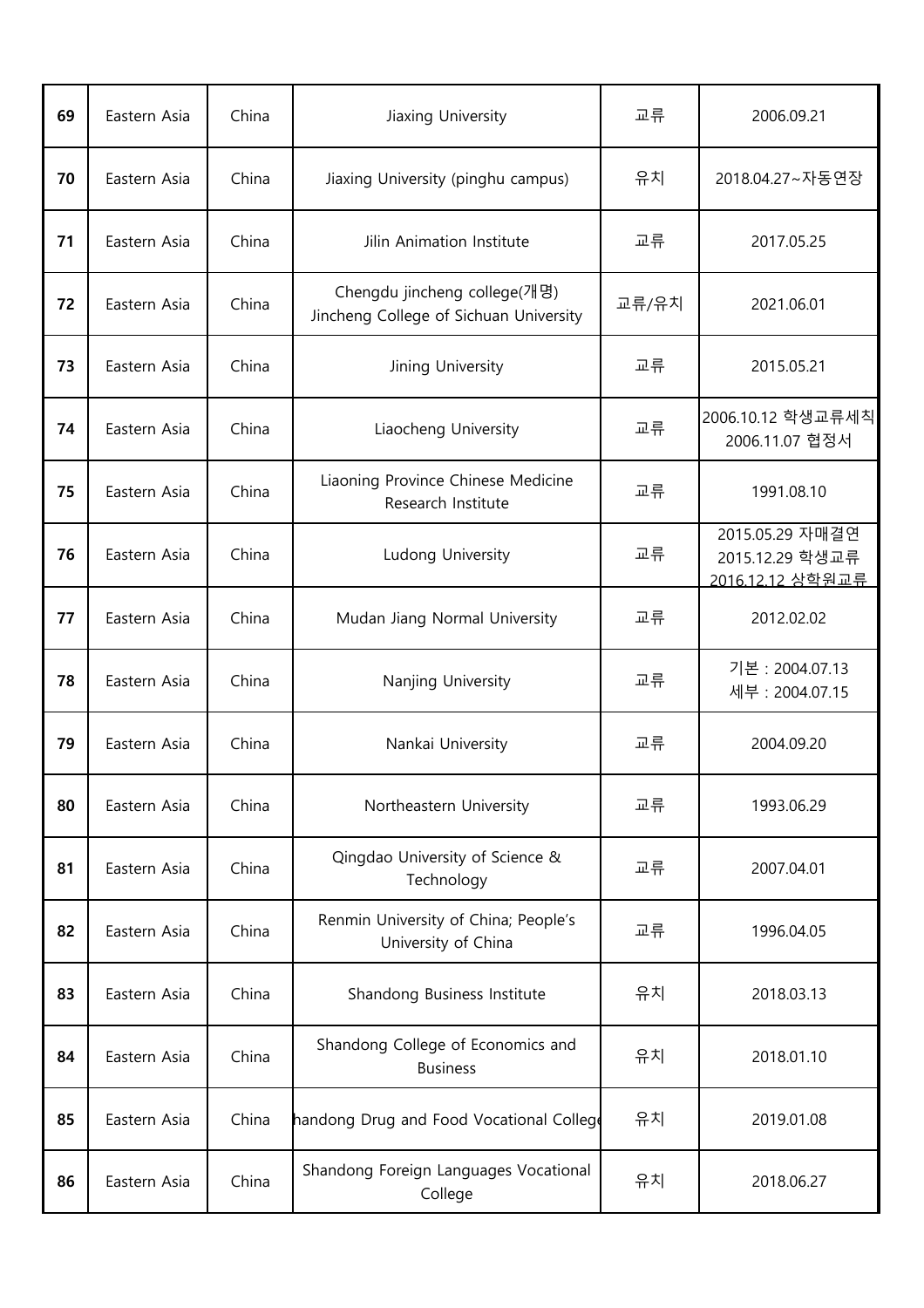| 87  | Eastern Asia | China | Shandong Jianzhu University                                       | 교류 | 2019.11.25               |
|-----|--------------|-------|-------------------------------------------------------------------|----|--------------------------|
| 88  | Eastern Asia | China | Shandong Normal University                                        | 교류 | 2010.01.29               |
| 89  | Eastern Asia | China | Shandong Technology and Business<br>University                    | 유치 | 2019.04.26               |
| 90  | Eastern Asia | China | Shandong Transport Vocational College                             | 유치 | 2018.01.10               |
| 91  | Eastern Asia | China | Shandong University                                               | 교류 | 2013.12.20               |
| 92  | Eastern Asia | China | Shandong University of Technology                                 | 교류 | 2017.05.25<br>2011.09.14 |
| 93  | Eastern Asia | China | dong Vocational College of Science&Techn                          | 유치 | 2018.04.25               |
| 94  | Eastern Asia | China | Shandong Yingcai University                                       | 유치 | 2017.06~2022.06          |
| 95  | Eastern Asia | China | Shanghai International Studies University                         | 교류 | 2012.12.08               |
| 96  | Eastern Asia | China | Shanghai Jian Qiao University                                     | 교류 | 2018.05.18               |
| 97  | Eastern Asia | China | Shanghai Ocean University                                         | 교류 | 2018.05.17               |
| 98  | Eastern Asia | China | Shanghai Talent Education Institute                               | 유치 | 2017.03 ~ 자동연장           |
| 99  | Eastern Asia | China | Shangrao Normal University                                        | 교류 | 2019.03.11               |
| 100 | Eastern Asia | China | Shenyang Architectural and Civil<br><b>Engineering University</b> | 교류 | 2003.09.19               |
| 101 | Eastern Asia | China | Shijiazhuang Engineering Vocational<br>College                    | 유치 | 2018.06.06               |
| 102 | Eastern Asia | China | zhuang Vocational College of Finance Econ                         | 유치 | 2018.10.04               |
| 103 | Eastern Asia | China | Sichuan International Studies University                          | 유치 | 2017.09~2022.09          |
| 104 | Eastern Asia | China | Sichuan University                                                | 교류 | 2003.04.23               |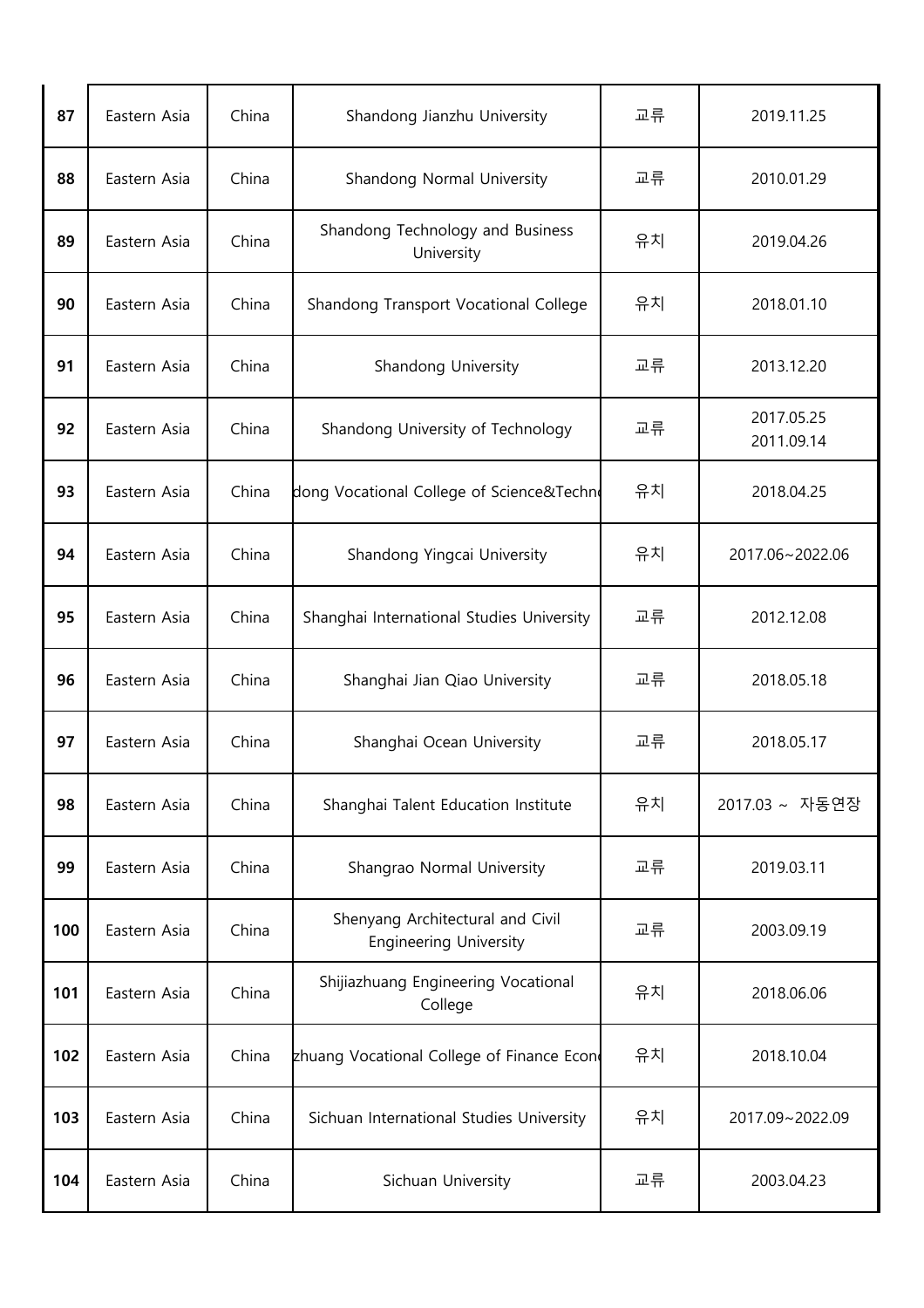| 105 | Eastern Asia | China | huan University of Media and Communication    | 유치    | 2016.11.16                         |
|-----|--------------|-------|-----------------------------------------------|-------|------------------------------------|
| 106 | Eastern Asia | China | Suzhou University                             | 유치    | 2016.04.19                         |
| 107 | Eastern Asia | China | University of Jinan                           | 교류    | 2010.03.16                         |
| 108 | Eastern Asia | China | Urban Vocational College of Sichuan           | 유치    | 2016.05.26<br>2016.06.27           |
| 109 | Eastern Asia | China | Wuhan University                              | 교류    | 2002.03.22                         |
| 110 | Eastern Asia | China | Xi'an FanYi University                        | 교류/유치 | 기본/세부 : 2018.09.13                 |
| 111 | Eastern Asia | China | Xi'an International Studies University        | 교류    | 교환학생/공둉교육 :<br>2014.05.20          |
| 112 | Eastern Asia | China | XI'AN INTERNATIONAL UNIVERSITY                | 유치    | 2016.03.14                         |
| 113 | Eastern Asia | China | Xi'an Jiaotong University                     | 교류    | 1995.03.29                         |
| 114 | Eastern Asia | China | Xi'an Physical Education University           | 교류    | 2000.10.13                         |
| 115 | Eastern Asia | China | Xi'an Kedagaoxin University                   | 유치    | 2015.02.02                         |
| 116 | Eastern Asia | China | Xianyang Vocational Technical College         | 유치    | 2017.09~2022.09                    |
| 117 | Eastern Asia | China | Xijing University                             | 교류    | 2018.09.20                         |
| 118 | Eastern Asia | China | Yan'an University                             | 교류    | 2018.09.19                         |
| 119 | Eastern Asia | China | Yanbian University                            | 교류    | 기본 : 1999.07.20<br>세부 : 2000.02.10 |
| 120 | Eastern Asia | China | Yanbian University of Science &<br>Technology | 교류    | 1999.04.14                         |
| 121 | Eastern Asia | China | Yantai Nanshan University                     | 유치    | 2019.04.25                         |
| 122 | Eastern Asia | China | YanTai University                             | 교류    | 2018.01.30                         |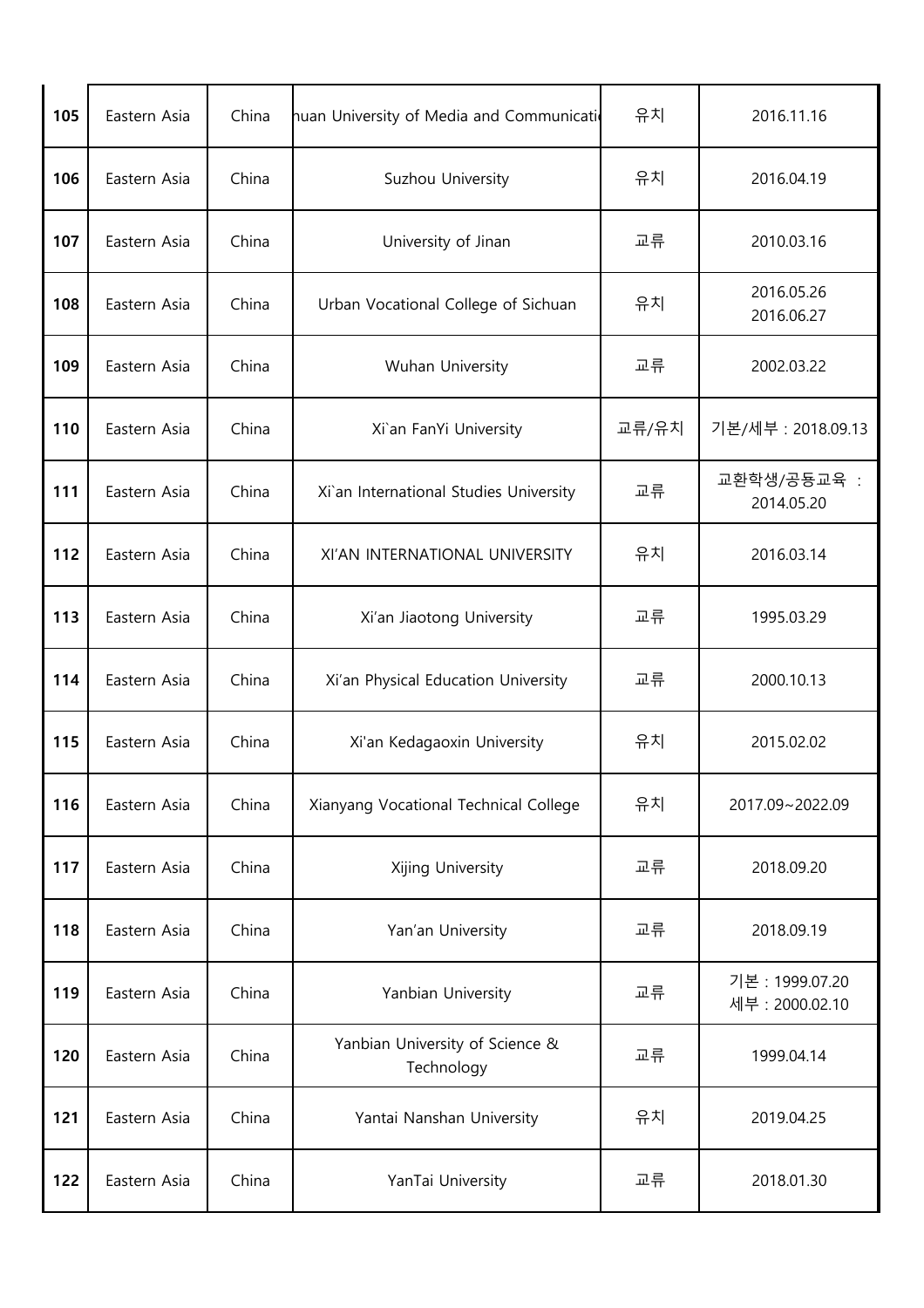| 123 | Eastern Asia          | China     | Yantai Vocational College                                | 유치 | 2018.01.02                                                           |
|-----|-----------------------|-----------|----------------------------------------------------------|----|----------------------------------------------------------------------|
| 124 | Eastern Asia          | China     | Yiwu Industrial and Commercial College                   | 유치 | 2017.11.15~2022.11.14                                                |
| 125 | Eastern Asia          | China     | Yunnan University of Nationalities                       | 교류 | 1999.10.10                                                           |
| 126 | Eastern Asia          | China     | Shandong First Medical University                        | 교류 | 2021.07.12.                                                          |
| 127 | Eastern Asia          | China     | JIANG SU FOOD & PHARMACEUTICAL<br><b>SCIENCE COLLEGE</b> | 유치 | 2021.07.01                                                           |
| 128 | Eastern Asia          | China     | Haidu college, Qingdao agricultural<br>university        | 유치 | 2021.06.19                                                           |
| 129 | Eastern Asia          | China     | Qingdao Huanghai university                              | 유치 | 2021.07.01                                                           |
| 130 | Eastern Asia          | China     | Baoshan University                                       | 교류 | 2022.03.17                                                           |
| 131 | Eastern Asia          | China     | nxi Institute of International Trade & Comm              | 유치 | 2022.05.12                                                           |
| 132 | Southern Asia         | India     | Jaipur National University                               | 교류 | 2015.04.07<br>2015.04.0 (공과대학 인터<br>내셔널 캡스톤 디자인 프<br><u> 로그램 현정)</u> |
| 133 | Southern Asia         | India     | Sharda University                                        | 교류 | 2019.07.23                                                           |
| 134 | Southern Asia         | India     | Chandigarh University                                    | 교류 | 2020.01.14                                                           |
| 135 | South-eastern<br>Asia | Indonesia | Atma Jaya Catholic University of Indonesia               | 교류 | 2014.03.03<br>2017.05.24(복수학위)                                       |
| 136 | South-eastern<br>Asia | Indonesia | <b>Binus University</b>                                  | 교류 | 2017.01.10                                                           |
| 137 | South-eastern<br>Asia | Indonesia | Diponegoro University                                    | 교류 | 2019.04.11                                                           |
| 138 | South-eastern<br>Asia | Indonesia | Institut Bisnis Nusantara                                | 교류 | 2016.11.10                                                           |
| 139 | South-eastern<br>Asia | Indonesia | Muhammadiyah University of Prof. DR.<br>Hamka            | 교류 | 2016.11.10                                                           |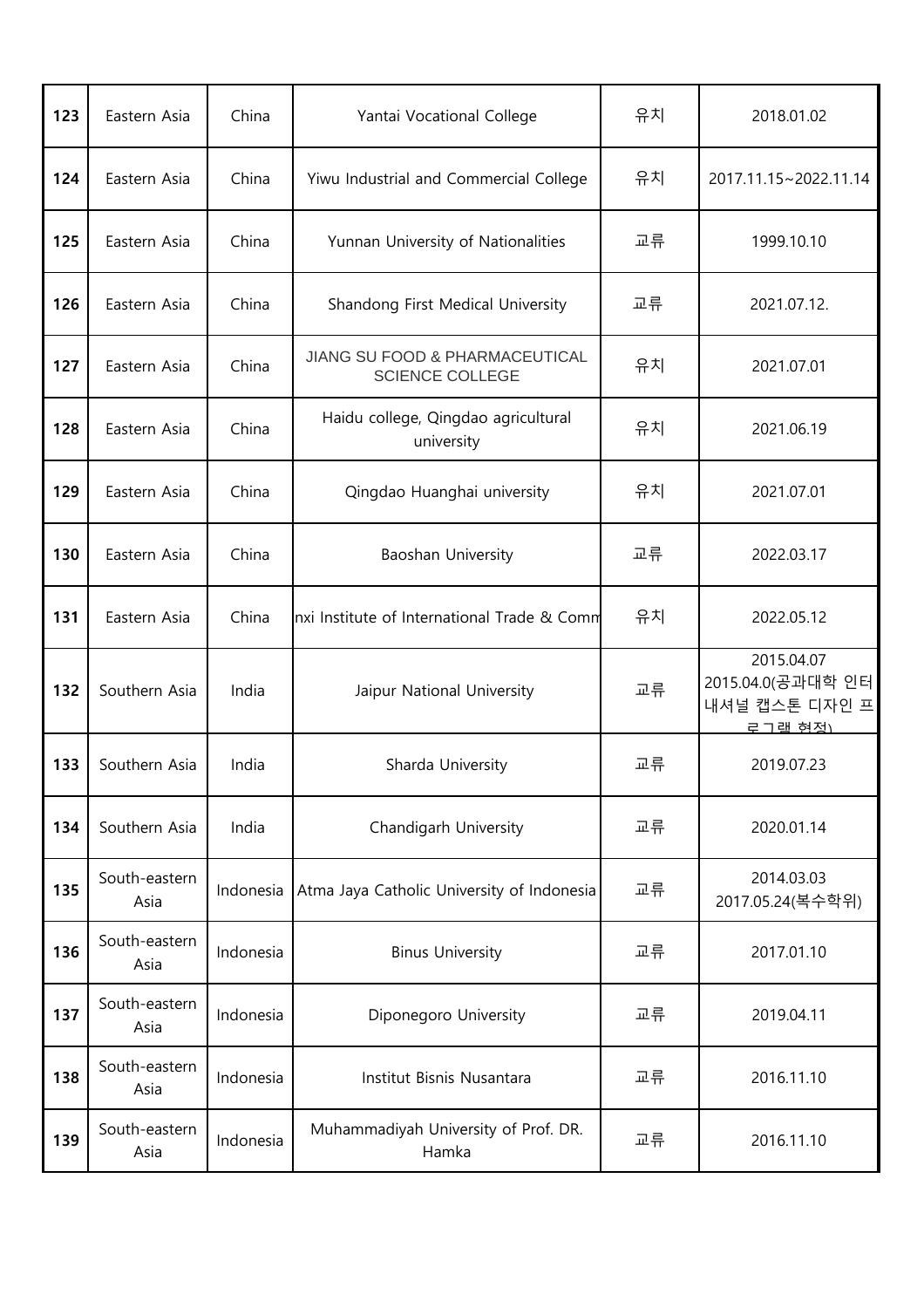| 140 | South-eastern<br>Asia | Indonesia | Perbanas Institute Jakarta                                    | 교류    | 2016.11.09                             |
|-----|-----------------------|-----------|---------------------------------------------------------------|-------|----------------------------------------|
| 141 | South-eastern<br>Asia | Indonesia | Satya Wacana Christian University (SWCU)                      | 교류    | 2015.01.18                             |
| 142 | South-eastern<br>Asia | Indonesia | STIKes Mitra Keluarga                                         | 교류    | 2016.11.10                             |
| 143 | South-eastern<br>Asia | Indonesia | Telkom University                                             | 교류/유치 | 2014.08.26                             |
| 144 | South-eastern<br>Asia | Indonesia | The Christian University of Indonesia                         | 교류    | 2016.11.09                             |
| 145 | South-eastern<br>Asia | Indonesia | Universitas Pendidikan Indonesia                              | 교류    | 2018.12.14                             |
| 146 | South-eastern<br>Asia | Indonesia | Universitas Trilogi                                           | 교류    | 2016.11.10                             |
| 147 | Eastern Asia          | Japan     | Nakamura Gakuen University                                    | 교류    | 2007.05.23                             |
| 148 | Eastern Asia          | Japan     | Adachi Education Group                                        | 교류/유치 | 2019.03.21                             |
| 149 | Eastern Asia          | Japan     | Ashikaga Institute of Technology                              | 교류    | 1996.02.26                             |
| 150 | Eastern Asia          | Japan     | Chiba University                                              | 교류    | 2017.03.02                             |
| 151 | Eastern Asia          | Japan     | Fuji Women's University                                       | 교류    | 2005.05.26                             |
| 152 | Eastern Asia          | Japan     | Fukui University of Technology                                | 교류    | 2016.05.25<br>(기본, supplement)         |
| 153 | Eastern Asia          | Japan     | Gakushuin University, Graduate School                         | 교류    | 2010.03.22                             |
| 154 | Eastern Asia          | Japan     | Ibaraki Christian University                                  | 교류    | 1999.12.16<br>2008.10.01<br>2020 05 14 |
| 155 | Eastern Asia          | Japan     | International College of Music&Dance<br>Entertainment, Nigata | 교류/유치 | 2018.12.19                             |
| 156 | Eastern Asia          | Japan     | Iwate University                                              | 교류    | 2004.07.13                             |
| 157 | Eastern Asia          | Japan     | Kanagawa University                                           | 교류    | 2019.02.11                             |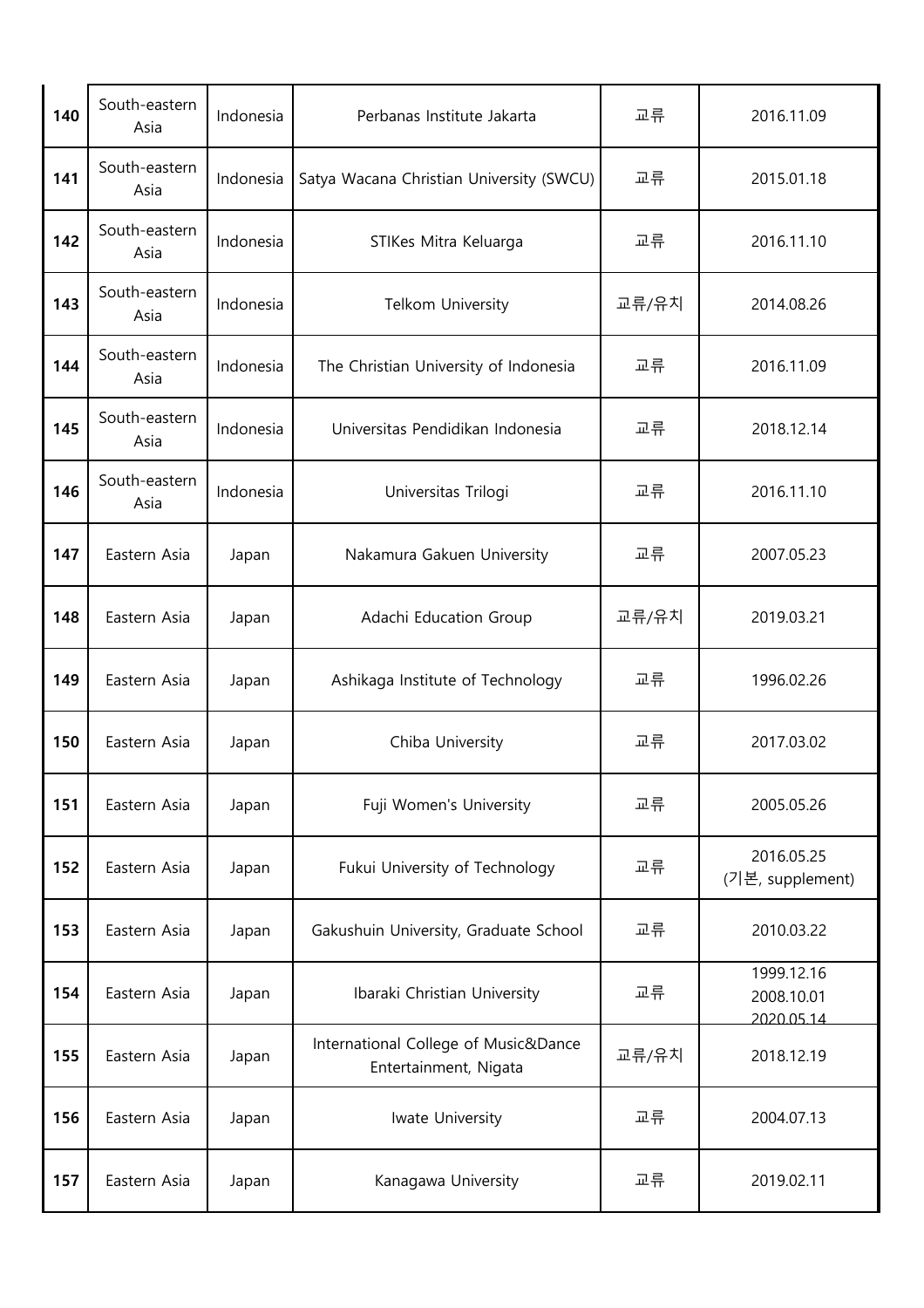| 158 | Eastern Asia | Japan | Kochi University                                                                | 교류    | 2012.12.17                   |
|-----|--------------|-------|---------------------------------------------------------------------------------|-------|------------------------------|
| 159 | Eastern Asia | Japan | Meio University                                                                 | 교류    | 2014.10.13                   |
| 160 | Eastern Asia | Japan | Nagoya Institute of Technology                                                  | 교류    | 2010.09.30                   |
| 161 | Eastern Asia | Japan | Obirin University                                                               | 교류    | 1999.07.28<br>2014.02.06(하계) |
| 162 | Eastern Asia | Japan | Osaka University of Commerce                                                    | 교류    | 2006.08.22                   |
| 163 | Eastern Asia | Japan | Otsuma Women's University                                                       | 교류    | 2015.02.09(기본,세부)            |
| 164 | Eastern Asia | Japan | Sapporo International University                                                | 교류    | 2019.04.03                   |
| 165 | Eastern Asia | Japan | Sapporo International University Junior<br>College                              | 교류/유치 | 2019.07.23                   |
| 166 | Eastern Asia | Japan | Setsunan University                                                             | 교류    | 2019.09.30                   |
| 167 | Eastern Asia | Japan | Tohoku University                                                               | 교류    | 2000.03.17                   |
| 168 | Eastern Asia | Japan | Japan College of Foreign Languages                                              | 교류/유치 | 2018.12.03                   |
| 169 | Eastern Asia | Japan | Jissen Women's University                                                       | 교류    | 2019.10.31                   |
| 170 | Eastern Asia | Japan | University of Marketing and Distribution<br>Science                             | 교류    | 2000.07.06                   |
| 171 | Eastern Asia | Japan | Yamanashi Gakuin University<br>(International College of Liberal Arts<br>(iCLA) | 교류    | 2019.11.13                   |
| 172 | Eastern Asia | Japan | Seijoh University                                                               | 교류    | 2015.04.01                   |
| 173 | Eastern Asia | Japan | The University of Nagano                                                        | 교류    | 2019.12.23                   |
| 174 | Eastern Asia | Japan | Saga Women's Junior College                                                     | 교류    | 2020.11.03                   |
| 175 | Eastern Asia | Japan | College of Foreign Languages,<br>Tourism and Airline                            | 교류/유치 | 2019.12.10(기본, 세부)           |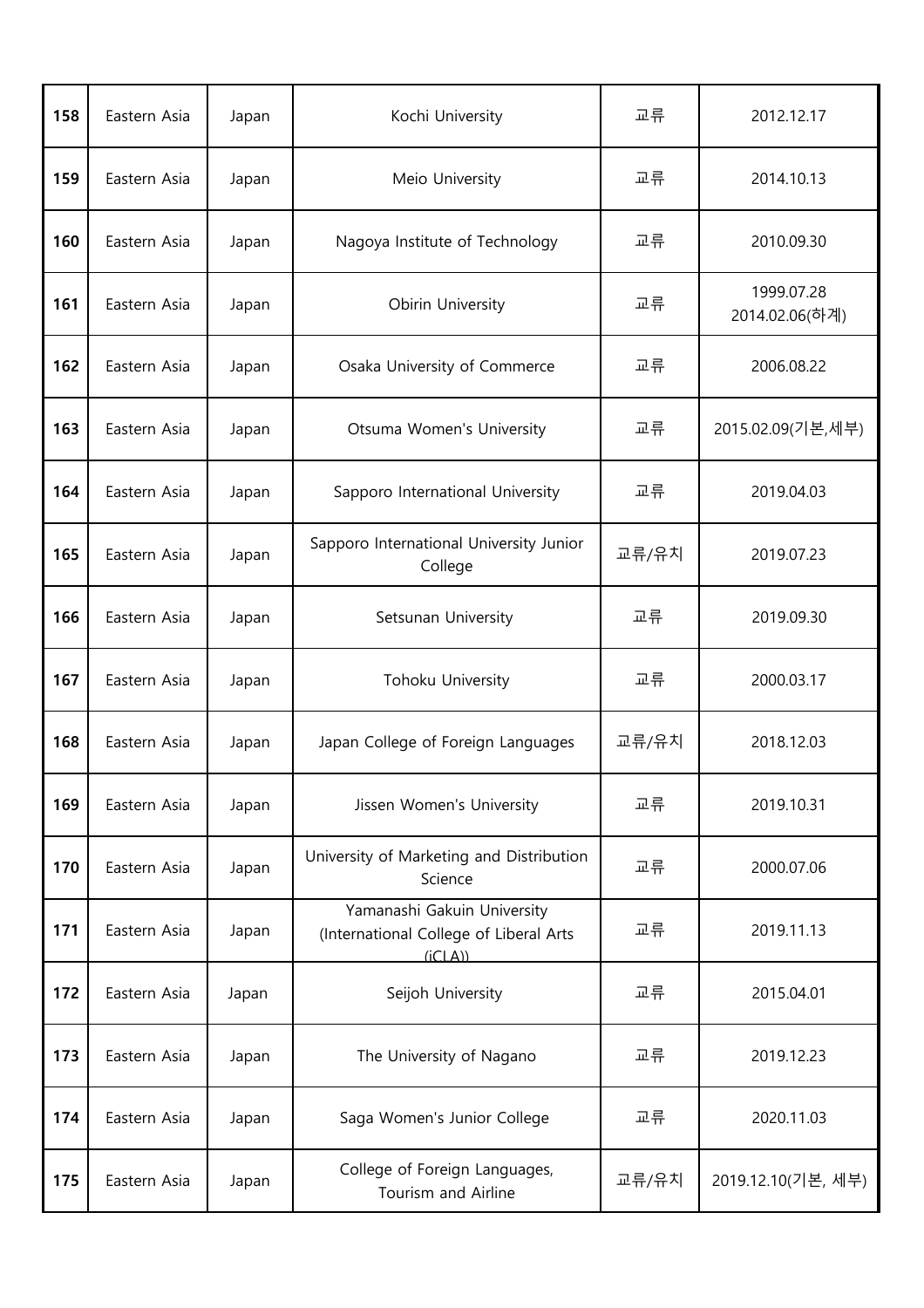| 176 | Eastern Asia      | Japan      | Kanda Institute of Foreign Langauges              | 교류/유치 | 2019.05.07                       |
|-----|-------------------|------------|---------------------------------------------------|-------|----------------------------------|
| 177 | Western Asia      | Jordan     | The University of Jordan                          | 교류    | 2020.07.21                       |
| 178 | Western Asia      | Jordan     | Amman Arab University                             | 교류    | 2015.04.21                       |
| 179 | Central Asia      | Kazakhstan | Al-Farabi Kazakh National University              | 교류    | 2002.02.18                       |
| 180 | Central Asia      | Kazakhstan | Kazakh Academy of Sport and Tourism               | 교류    | 2015.12.01                       |
| 181 | Western Asia      | Kuwait     | Kuwait University                                 | 교류    | 기본1:2012.01.18<br>기본2:2012.03.30 |
| 182 | Western Asia      | Lebanon    | The Lebanese American University Beirut           | 교류    | 2016.12.09                       |
| 183 | Eastern Asia      | Macau      | Macau University of Science and<br>Technology     | 교류    | 2019.05.02                       |
| 184 | Eastern Asia      | Macau      | City University of Macau                          | 교류    | 2019.12.10                       |
| 185 | Eastern Asia      | Macau      | University of Macau                               | 교류    | 2019.09.01                       |
| 186 | South-eastern Asi | Malaysia   | Asia Pacific University                           | 교류    | 2019.05.07                       |
| 187 | South-eastern Asi | Malaysia   | <b>UCSI University</b>                            | 교류    | 2019.11.04                       |
| 188 | South-eastern Asi | Malaysia   | Berjaya University College of Hospitality         | 교류    | 2015.12.04.                      |
| 189 | outh-eastern Asi  | Malaysia   | Kolej Universiti Poly-Tech MARA(KUPTM)            | 교류    | 2017.08.21                       |
| 190 | South-eastern Asi | Malaysia   | Taylor's University                               | 교류    | 2016.11.11                       |
| 191 | South-eastern Asi | Malaysia   | University of Malaya                              | 교류    | 2019.01.24                       |
| 192 | Eastern Asia      | Mongolia   | Mongolian National University                     | 교류    | 2013.01.15                       |
| 193 | Eastern Asia      | Mongolia   | Mongolian University of Science and<br>Technology | 교류    | 2003.10.22                       |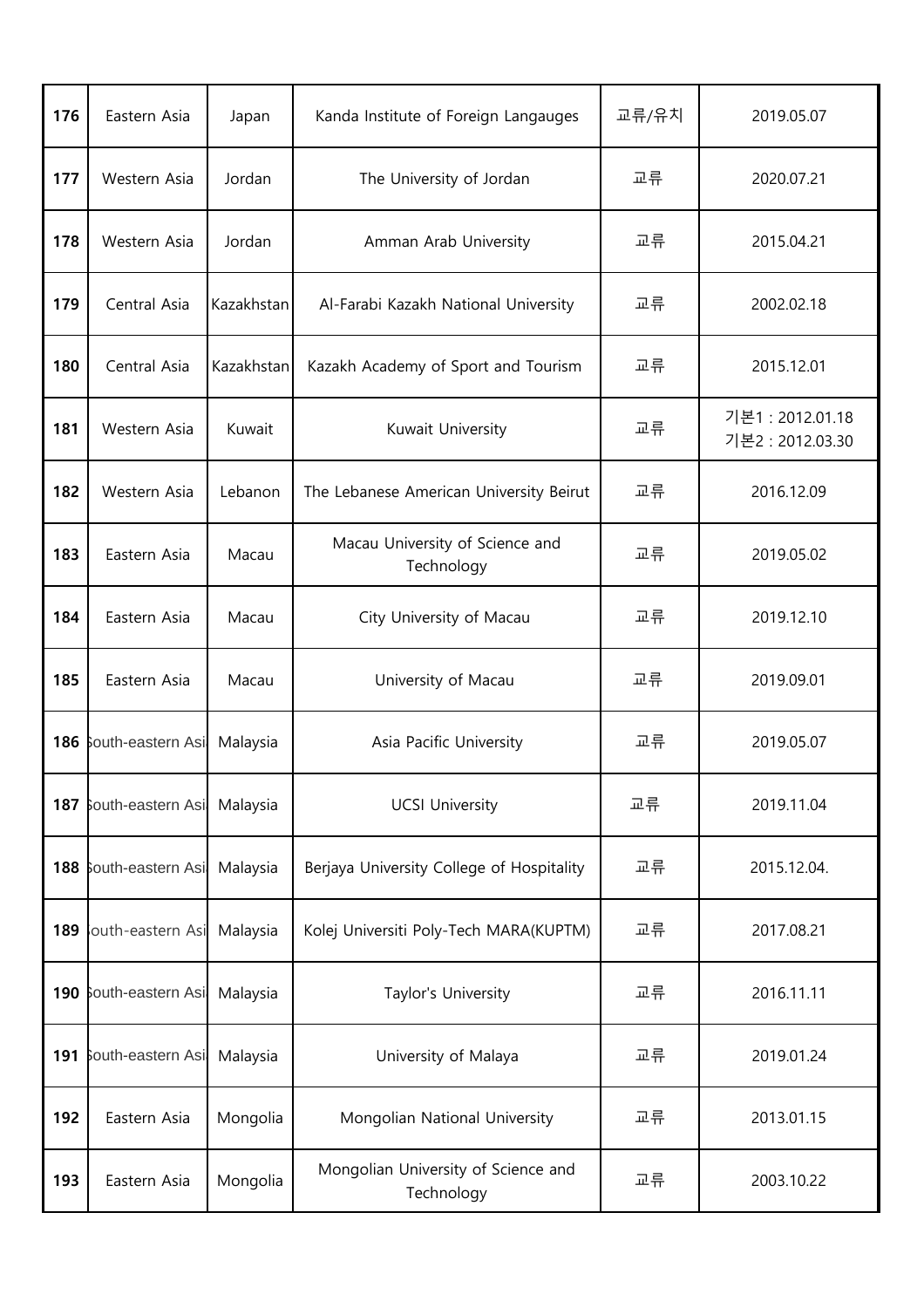| 194 | Eastern Asia                      | Mongolia | National University of Mongolia                                           | 교류 | 2003.11.24                         |
|-----|-----------------------------------|----------|---------------------------------------------------------------------------|----|------------------------------------|
| 195 | louth-eastern Asi Philippines     |          | Northwestern Visayan Colleges                                             | 유치 | 2007.05.11                         |
|     | 196 South-eastern Asi Philippines |          | University of Asia and the Pacific<br>(Department of Pacific Rim Studies) | 교류 | 2010.12.09                         |
|     | 197 South-eastern Asi Philippines |          | University of The Philippine, LOS BANOS                                   | 교류 | 2003.08.14                         |
|     | 198 South-eastern Asi Singapore   |          | Singapore Institute of Management Global<br>Education                     | 교류 | 2017.06.30                         |
| 199 | Eastern Asia                      | Taiwan   | Chinese Culture University                                                | 교류 | 2008.11.13                         |
| 200 | Eastern Asia                      | Taiwan   | Feng Chia University                                                      | 교류 | 2019.03.14                         |
| 201 | Eastern Asia                      | Taiwan   | Fo guang University                                                       | 교류 | 2018.01.25                         |
| 202 | Eastern Asia                      | Taiwan   | Kun shan University                                                       | 교류 | 2016.12.06                         |
| 203 | Eastern Asia                      | Taiwan   | Ming Chi University of Technology                                         | 교류 | 2019.05.07                         |
| 204 | Eastern Asia                      | Taiwan   | Ming Chuan University                                                     | 교류 | 2003.09.19                         |
| 205 | Eastern Asia                      | Taiwan   | National Changhua University of<br>Education                              | 교류 | 2019.06.24                         |
| 206 | Eastern Asia                      | Taiwan   | National Chi Nan University                                               | 교류 | 2019.05.28                         |
| 207 | Eastern Asia                      | Taiwan   | National Chung Hsing University                                           | 교류 | 2016.12.13                         |
| 208 | Eastern Asia                      | Taiwan   | National Dong Hwa University                                              | 교류 | 2019.04.19                         |
| 209 | Eastern Asia                      | Taiwan   | National Formosa University                                               | 교류 | 2019.09.23 (기본)<br>2020.03.13 (세부) |
| 210 | Eastern Asia                      | Taiwan   | National Taichung University of Education                                 | 교류 | 2019.05.07                         |
| 211 | Eastern Asia                      | Taiwan   | National Taipei University                                                | 교류 | 2019.05.02                         |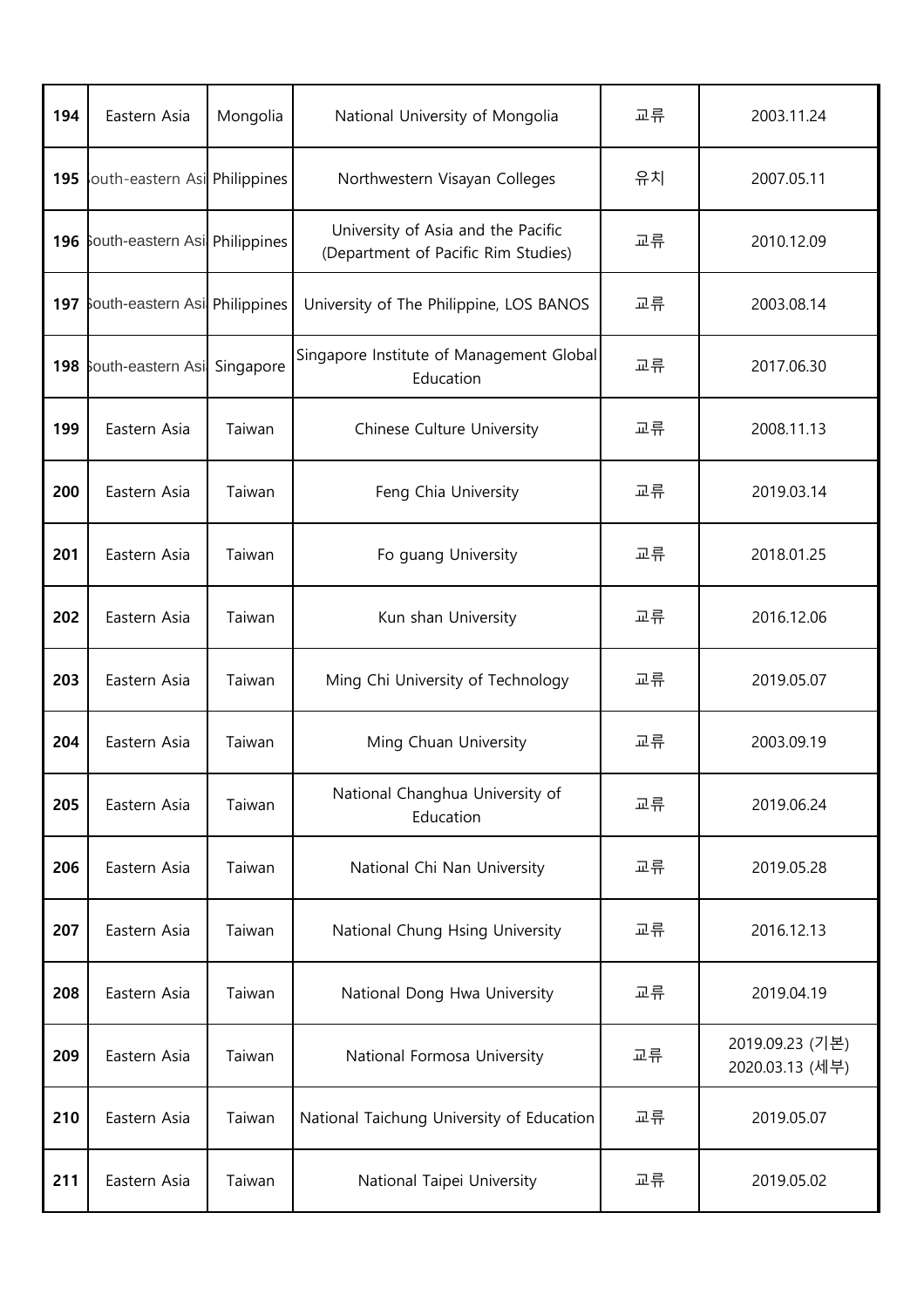| 212 | Eastern Asia          | Taiwan   | National Taipei University of Education             | 교류 | 2019.04.18                       |
|-----|-----------------------|----------|-----------------------------------------------------|----|----------------------------------|
| 213 | Eastern Asia          | Taiwan   | National Taiwan University of Arts                  | 교류 | 2018.09.12                       |
| 214 | Eastern Asia          | Taiwan   | National University of Kaohsiung                    | 교류 | 2008.12.30                       |
| 215 | Eastern Asia          | Taiwan   | Shih Chien University                               | 교류 | 2019.08.14                       |
| 216 | Eastern Asia          | Taiwan   | Shih Hsin University                                | 교류 | 2019.03.15                       |
| 217 | Eastern Asia          | Taiwan   | Soochow University                                  | 교류 | 1971.11.23(최초)<br>2019.09.19(세부) |
| 218 | Eastern Asia          | Taiwan   | Tamkang University                                  | 교류 | 2019.10.01                       |
| 219 | Eastern Asia          | Taiwan   | Aletheia University                                 | 교류 | 2019.10.24                       |
| 220 | Eastern Asia          | Taiwan   | Providence University                               | 교류 | 2020.02.17                       |
| 221 | Eastern Asia          | Taiwan   | University of Taipei                                | 교류 | 2019.05.21                       |
|     | 222 South-eastern Asi | Thailand | Faculty of Arts Silpakorn University                | 교류 | 2017.02.12                       |
|     | 223 South-eastern Asi | Thailand | Kasetsart University, Faculty of Economics          | 교류 | 2017.02.01                       |
|     | 224 South-eastern Asi | Thailand | Ramkhamhaeng University                             | 교류 | 2015.07.20                       |
|     | 225 South-eastern Asi | Thailand | Silpakorn University                                | 교류 | 2017.08.10                       |
|     | 226 South-eastern Asi | Thailand | Stamford International University                   | 교류 | 2015.07.20                       |
|     | 227 South-eastern Asi | Thailand | University of the Thai<br>Chamber of Commerce       | 교류 | 2016.06.02                       |
|     | 228 South-eastern Asi | Thailand | King Mongkuk's University of<br>Technology Thonburi | 교류 | 2019.10.28                       |
| 229 | Western Asia          | Turkey   | <b>Bahcesehir University</b>                        | 교류 | 2005.11.03                       |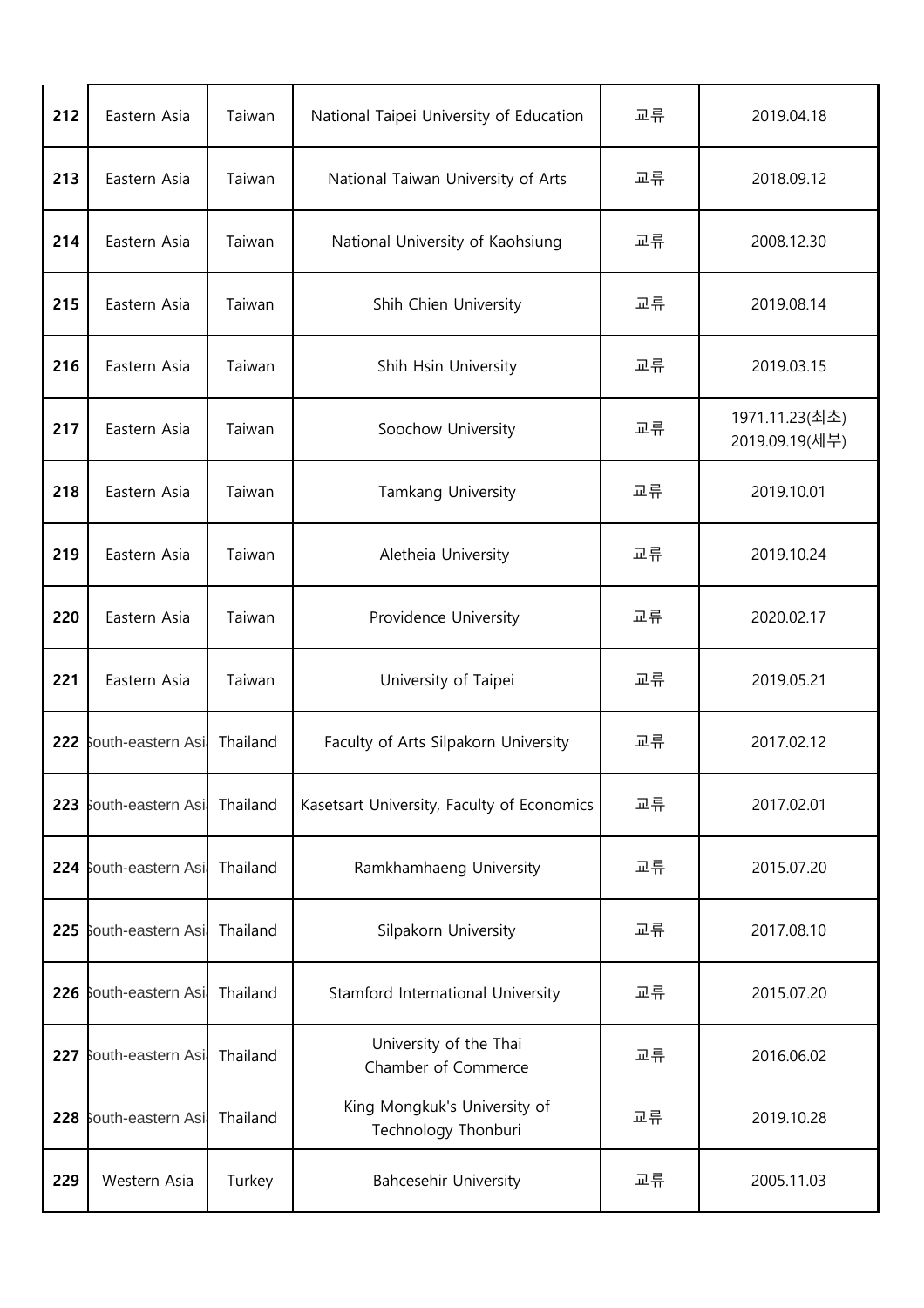| 230 | Western Asia          | Turkey                     | <b>Bartin University</b>                              | 교류 | 2013.04.26                                                   |
|-----|-----------------------|----------------------------|-------------------------------------------------------|----|--------------------------------------------------------------|
| 231 | Western Asia          | Turkey                     | Halic University                                      | 교류 | 2015.07.20                                                   |
| 232 | Western Asia          | Turkey                     | Hasan Kalyoncu University                             | 교류 | 2015.12.24                                                   |
| 233 | Western Asia          | Turkey                     | Istanbul Bilgi University                             | 교류 | 2016.01.19                                                   |
| 234 | Western Asia          | Turkey                     | Istanbul Kultur University                            | 교류 | 2015.11.12<br>2016.10.27 (Erasmus+)<br>2017 12 05 (Frasmus+) |
| 235 | Western Asia          | Turkey                     | Istanbul Medeniyet University                         | 교류 | 2022.05.03                                                   |
| 236 | Western Asia          | Turkey                     | Istanbul Sehir University                             | 교류 | 2019.09.11                                                   |
| 237 | Western Asia          | Turkey                     | Middle East Technical University                      | 교류 | 2005.10.15<br>세부협정: 2015.01.20<br>2018 08 08 (Frasmus+)      |
| 238 | Western Asia          | Turkey                     | Pamukkale University                                  | 교류 | 2016.10.21(Erasmus+)<br>2021.07.15(Erasmus+)                 |
| 239 | Western Asia          | Turkey                     | Kadir Has University                                  | 교류 | 2021.09.30                                                   |
| 240 | Western Asia          | Turkey                     | Alanya Alaaddin Keykubat University                   | 교류 | 2022.04.14                                                   |
| 241 | Western Asia          | United<br>Arab<br>Emirates | Emirates Academy of Hospitality<br>Management         | 교류 | 2015.11.02                                                   |
|     | 242 South-eastern Asi | Vietnam                    | Ho Chi Minh City University of Technology<br>(HUTECH) | 교류 | 2017.10.30                                                   |
|     | 243 South-eastern Asi | Vietnam                    | Bac Ha College of Technology                          | 유치 | 2015.12.24                                                   |
| 244 | South-eastern Asi     | Vietnam                    | Hanoi Architectural University                        | 교류 | 2014.12.19                                                   |
|     | 245 South-eastern Asi | Vietnam                    | Hanoi University                                      | 교류 | 2016.11.09                                                   |
|     | 246 South-eastern Asi | Vietnam                    | Hanoi University of Science                           | 교류 | 2002.05.27                                                   |
|     | 247 South-eastern Asi | Vietnam                    | Hanoi University of Technology                        | 교류 | 2003.03.21                                                   |